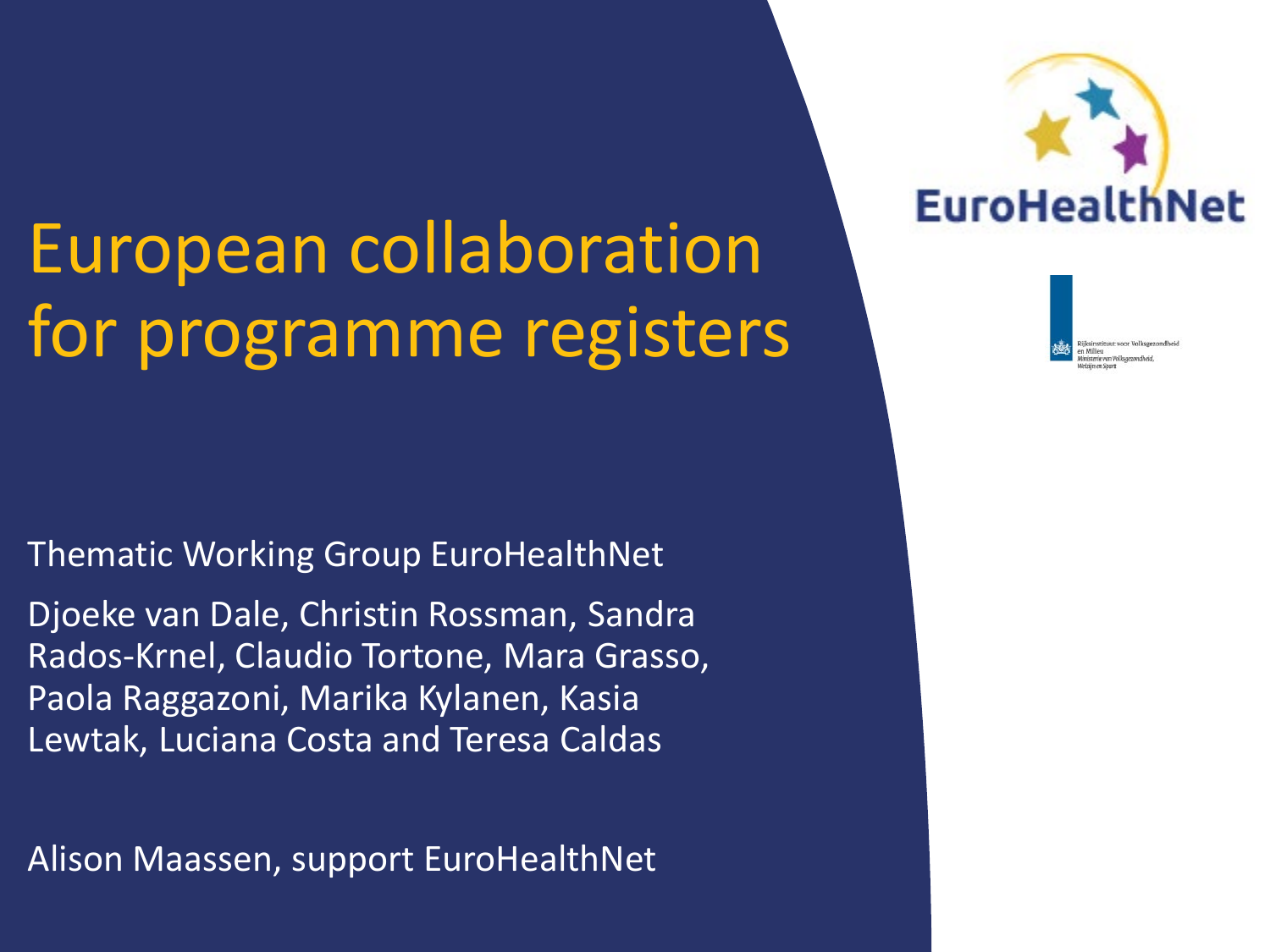## **Working Group (TWIG)**

In 2020, EuroHealthNet members from eight countries established a working group on programme registers:

- **Finland**
- **France**
- **Germany**
- **Italy**
- The Netherlands
- Poland
- **Portugal**
- **Slovenia**

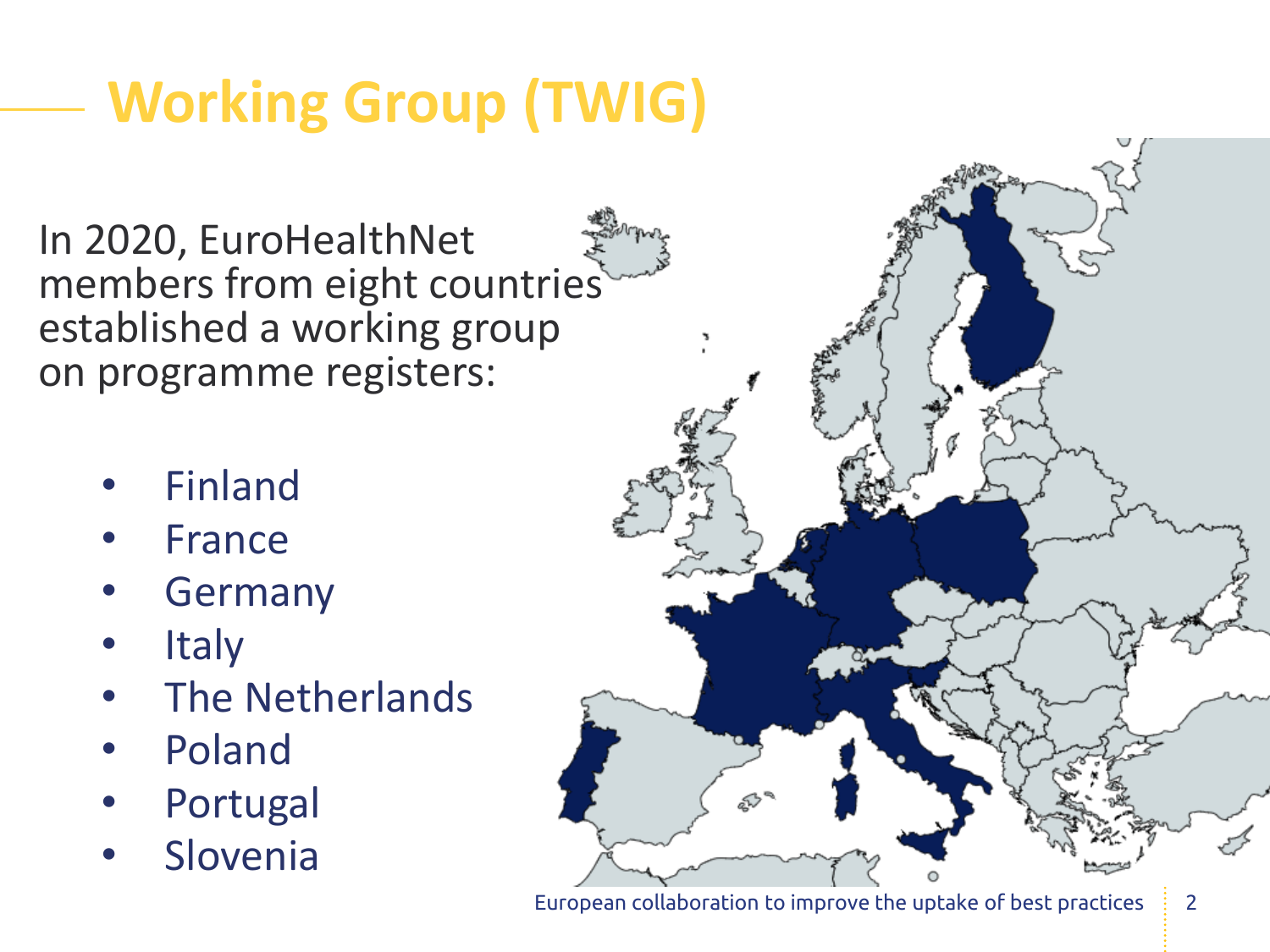### **TWIG Objectives**

- Becoming the competence engine for Health Promotion and Disease Prevention Programme Registers in Europe.
- A platform providing a framework for exchange between existing Health Promotion and Disease Prevention Programme Registers with the aim to:
	- Exchange experiences
	- Identify and further develop common topics relevant to programme registers
	- Initiate joint projects
	- Share findings in (scientific) papers and workshops at (international) conferences

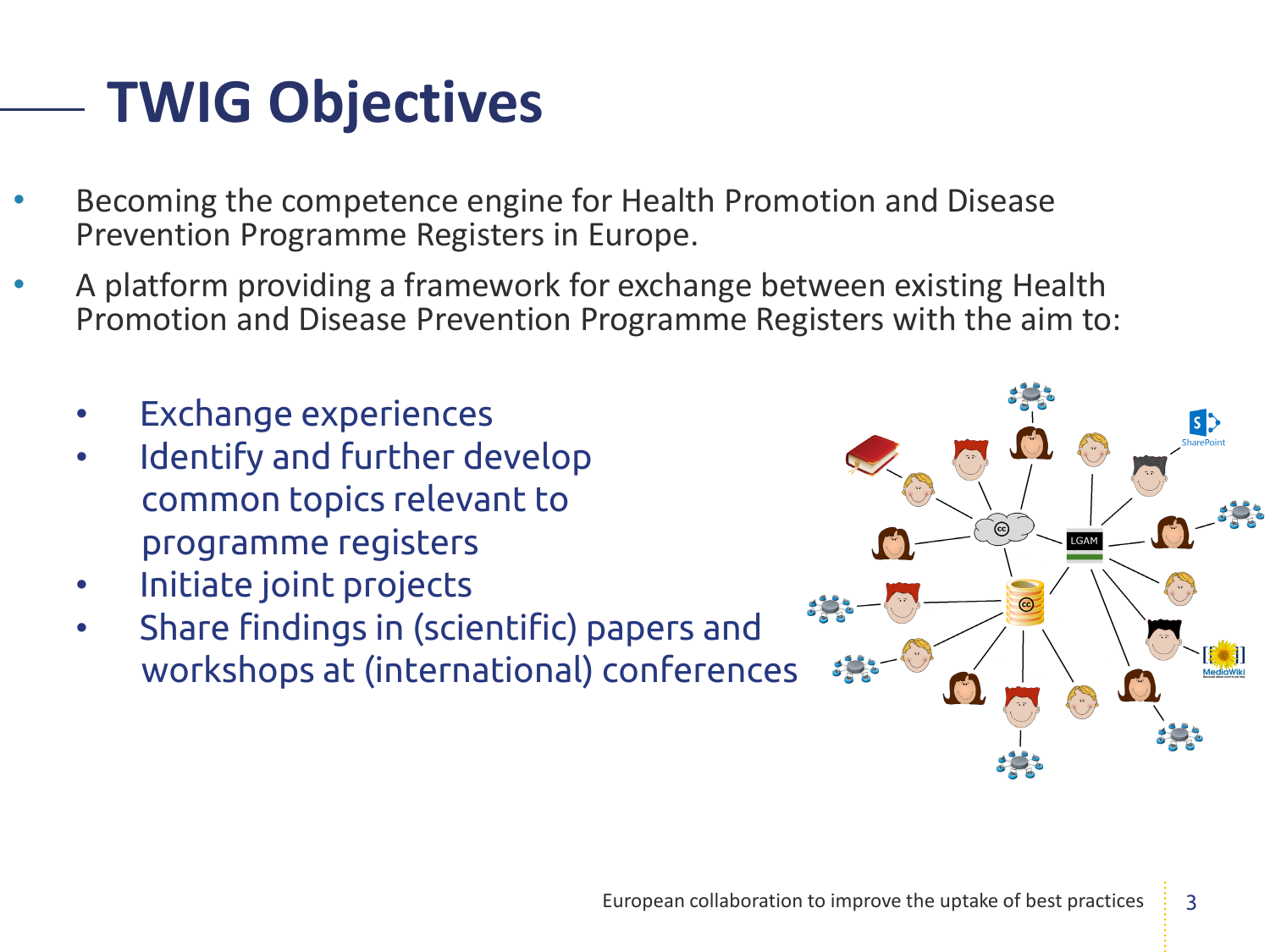### **Selecting key areas for collaboration**

Given the scope of programme registers and the many ways in which participants could work together, the following were selected priority areas:

- **1. Contributing to the evidence base through scientific publications (2020-2022): Article**
- 2. Supporting research to design a transferability tool (2020)
- 3. Joint Workshops EUPHA and/or Preconference meeting (2019, 2020 and 2022(submitted))
- *4. Establishing standards or minimum set of criteria for programme registers*
- *5. Feasibility of conducting joint systematic or rapid research reviews.*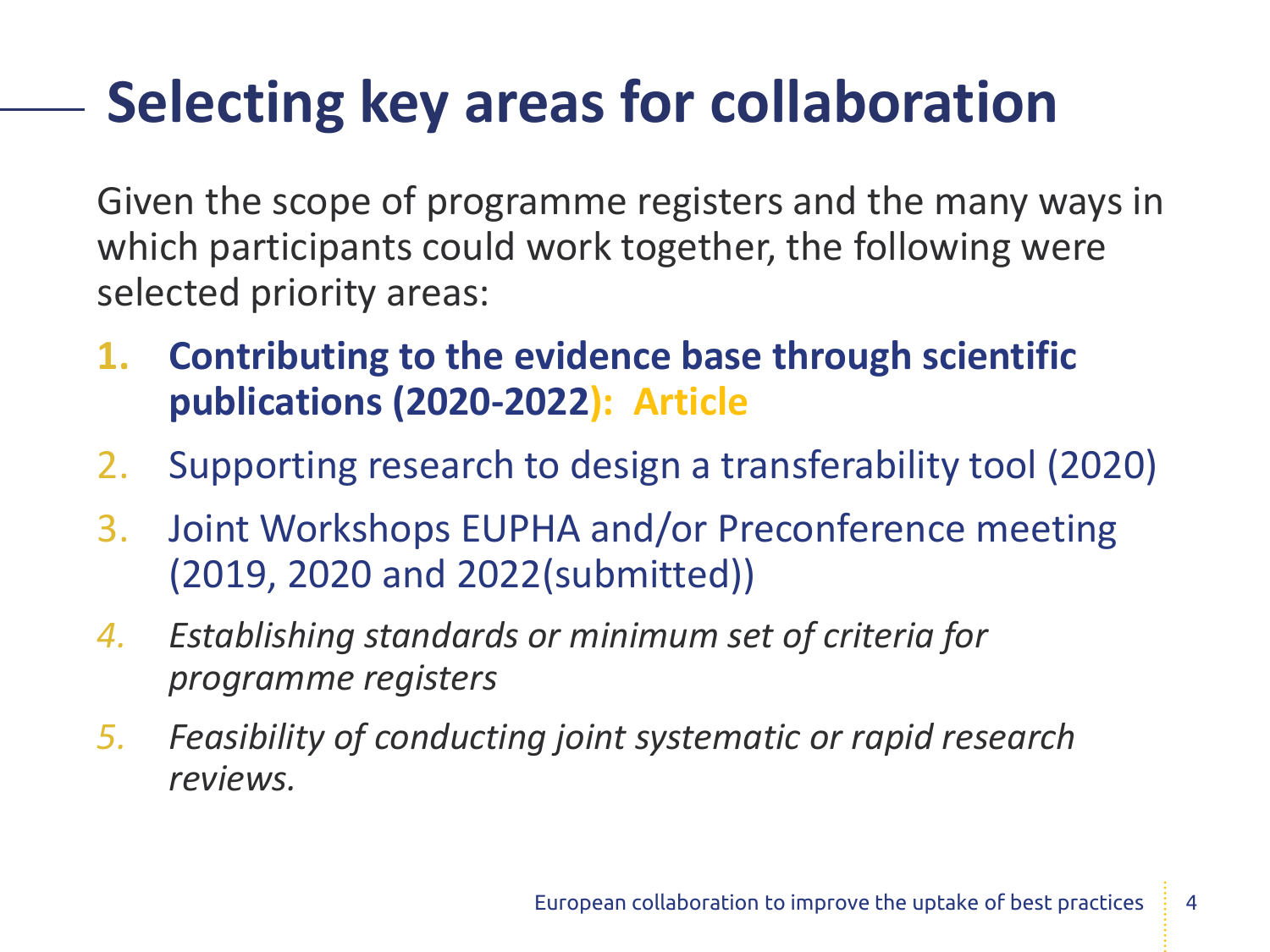#### **Activities**

#### We have

- 1. Established the characteristics of the registers for the comparison table (2020)
- 2. Made a comparison analysis of the characteristics of the portals to find commonalities and differences (2021)
- 3. Draft article by Christin Rossmann (BzGA) in April 2022
- 4. Contributed to discussions about the adjustment of criteria of EU Best Practice portal
- 5. Joint workshop Implementation of good and best practices: what can we learn for each other? EUPHA in Berlin (April 2022)
- 6. Preconference at the EUPHA in Berlin in collaboration with section of Health services research
- 7. Submit article in September for Health Policy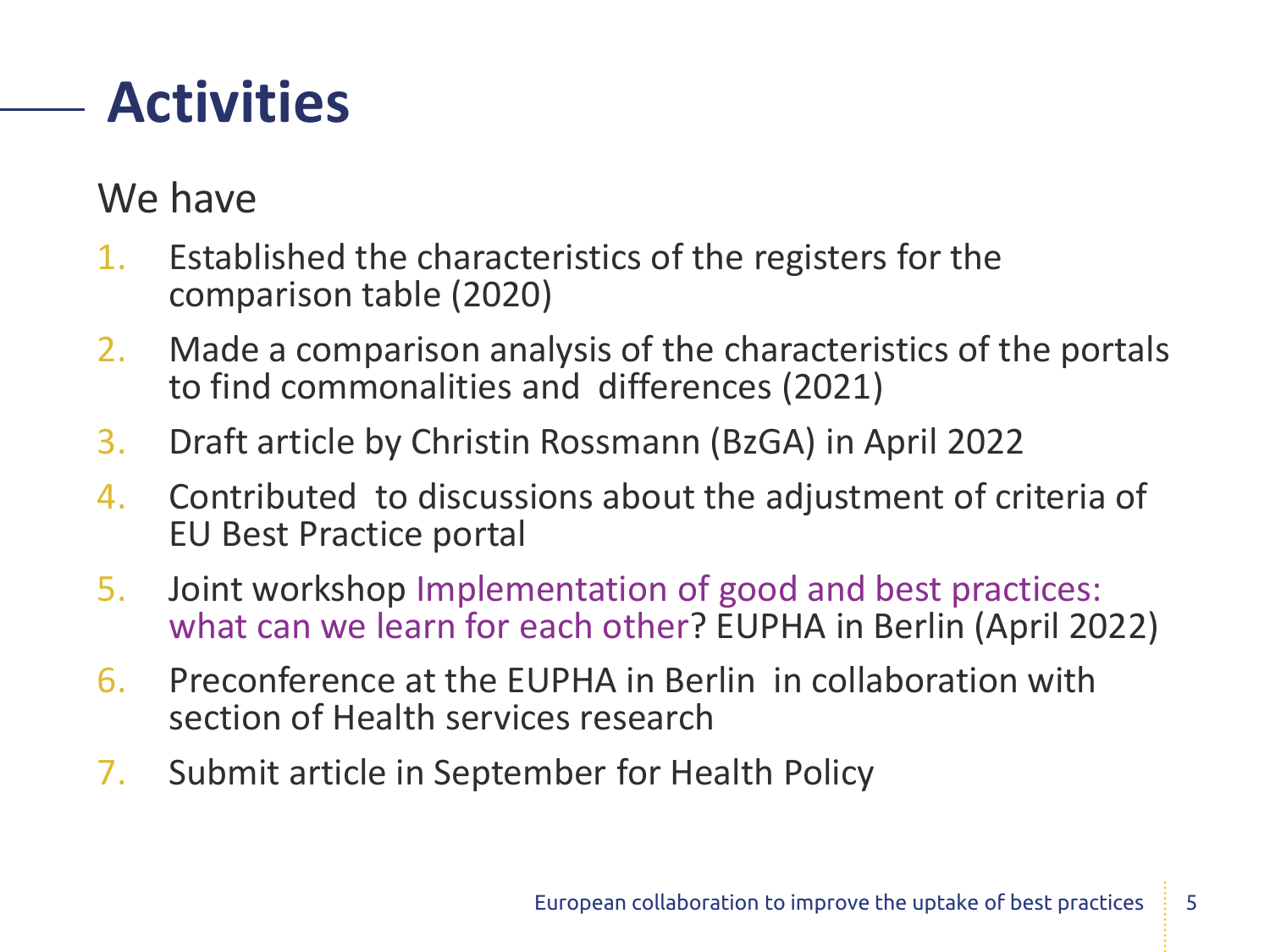#### **Framework for programme registers**

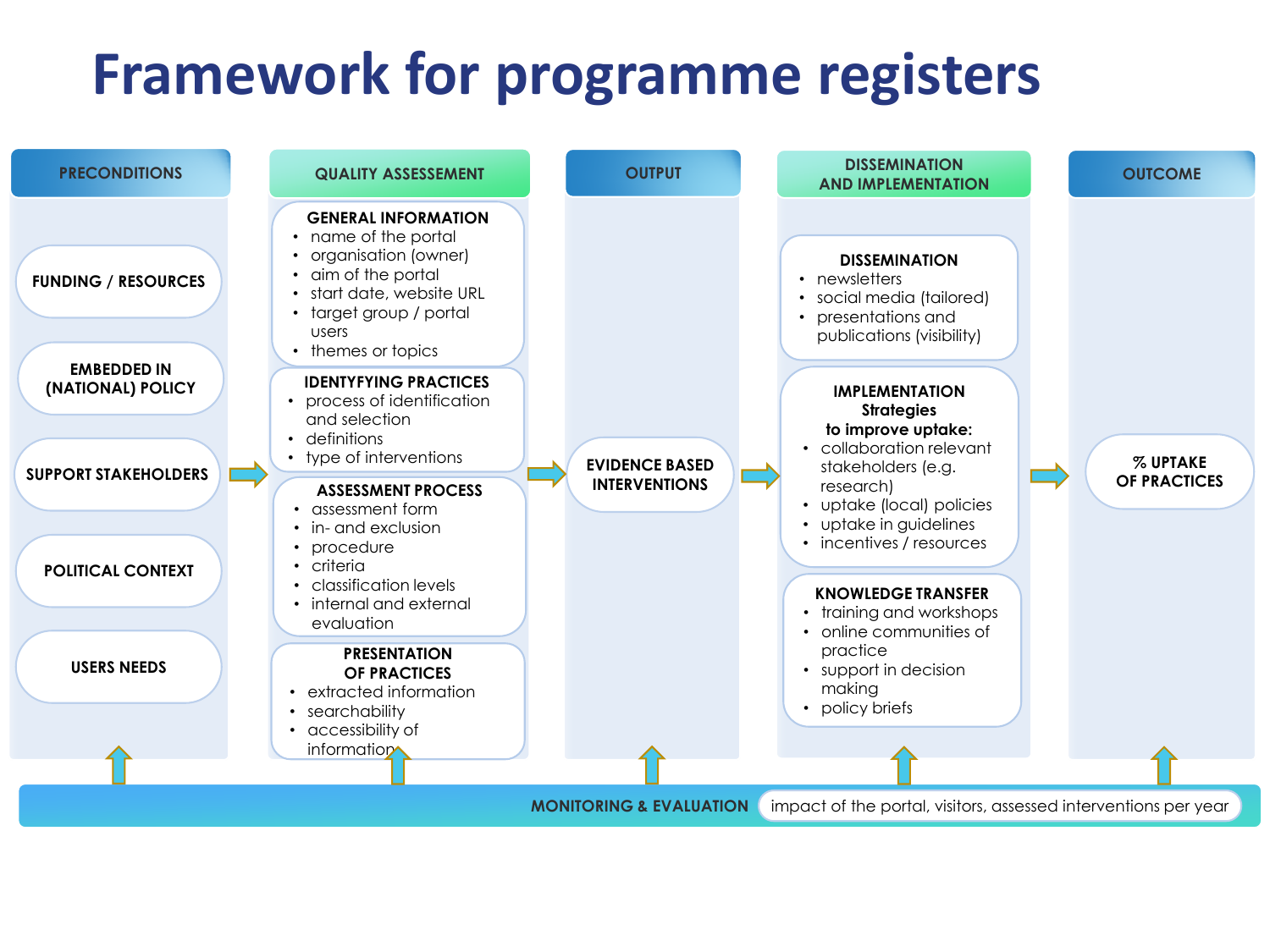### **Added value of TWIG**

Broader and new perspectives **The Netherlands**

**Improvement of existing portal Italy, the Netherlands**

**Dissemination** of portals, practices en knowledge **All countries**

Support in the development of a new portal **Portugal/Slovenia Poland/Finland**

International collaboration and relationships **Italy and Germany**

#### Important succesfactor:

- Support of EuroHealthNet
- Time and willingness to work on the TWIG
- The time and expertise of Christin Hoffman of BzGA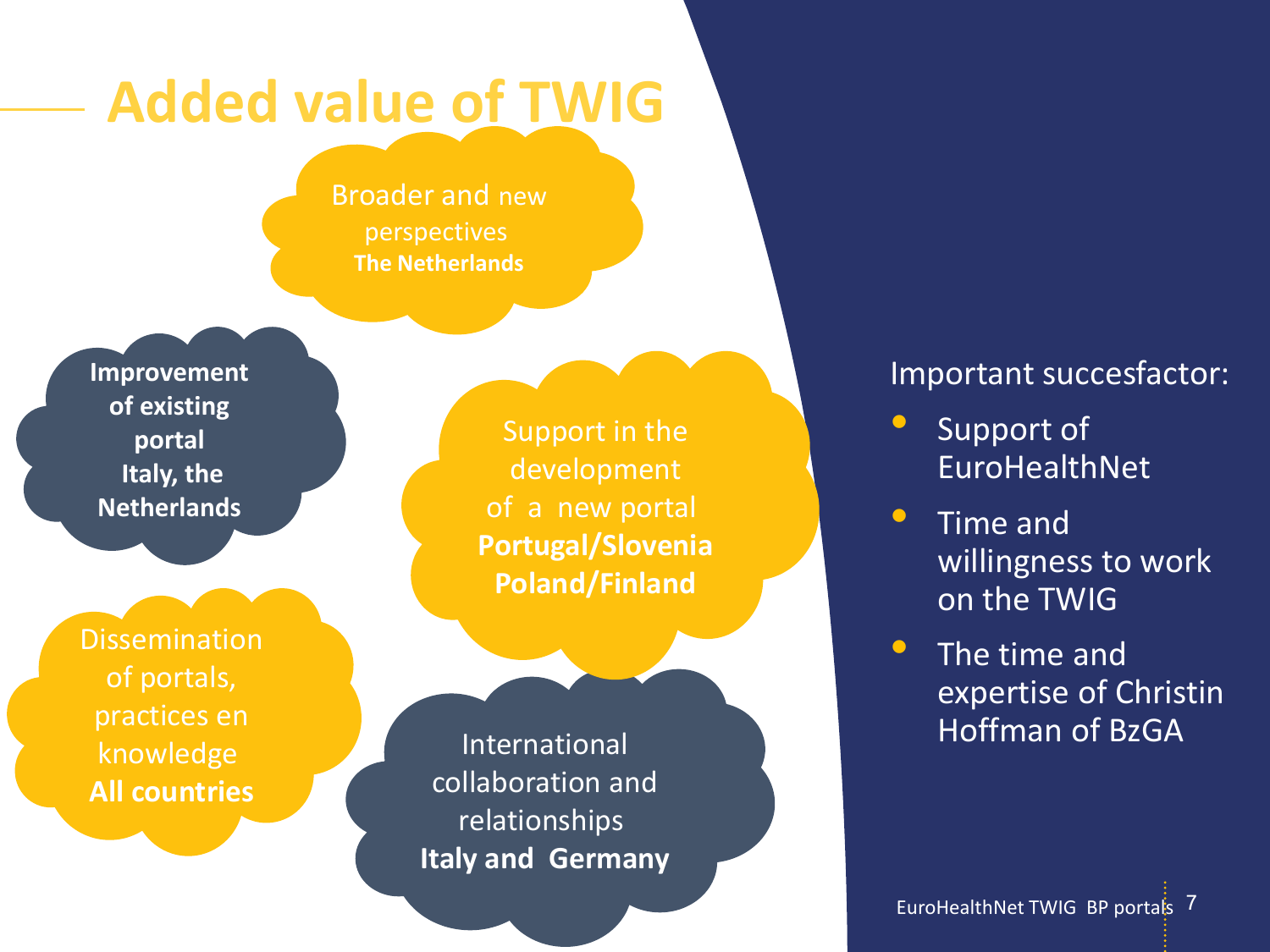

# Thank you

#### **For contact:**

**[A.Maassen@Eurohealthnet.eu](mailto:A.Maassen@Eurohealthnet.eu)**

**Djoeke.van.dale@rivm.nl**